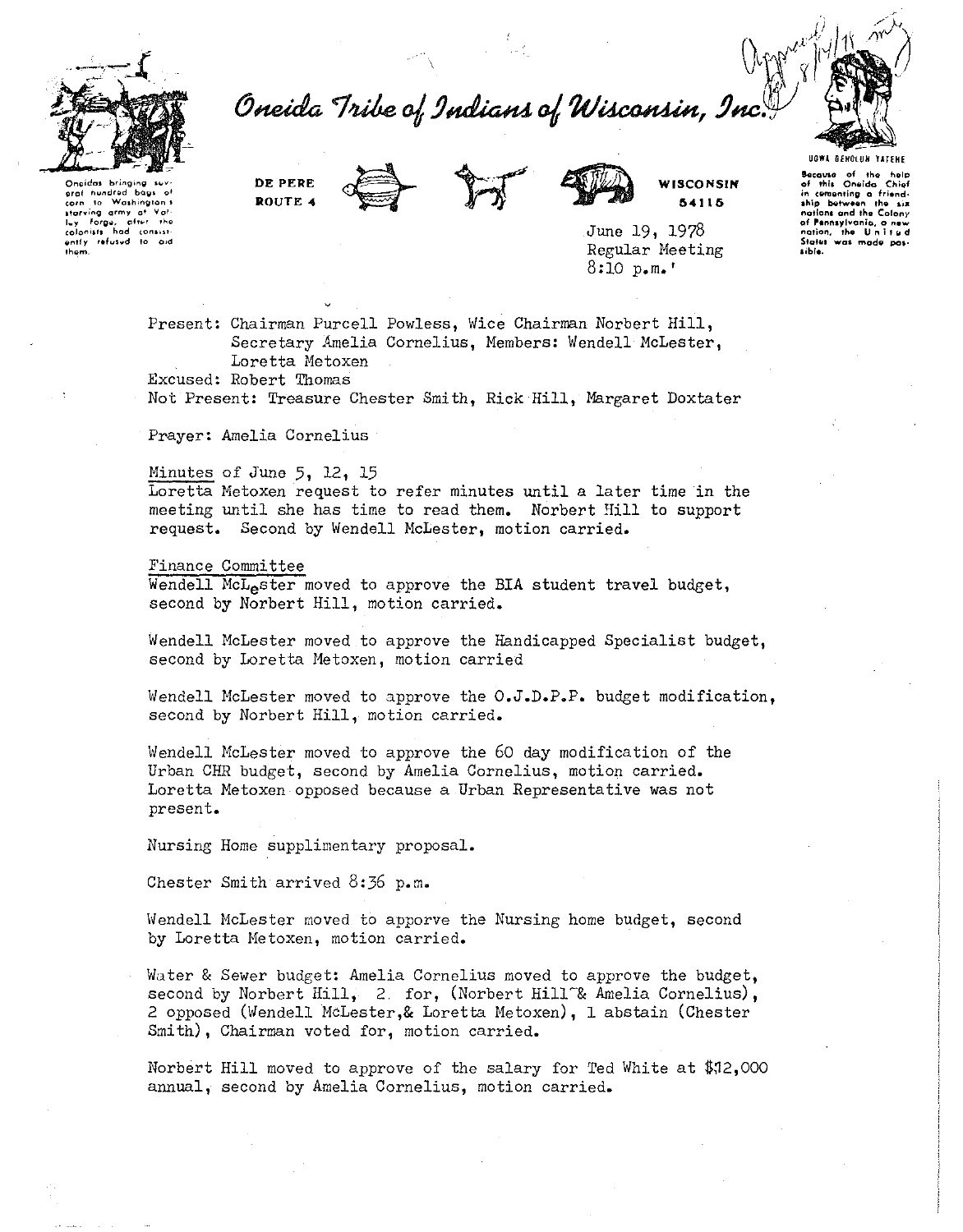Oneida Tribe of Wis. Page 2 June 19, 1978

# Old Business

Loretta Metoxen moved to table further discussion on the wage of Laura King until she is present, second by Norbert Hill, motion carried.

# BINGO:

*I* 

Audrey Doxtater reported that the solicitors opinion by phone was that if an organization proceeds are not shared by the tribe then it was not an eligible recipient of BINGO funds.

Wendell McLester moved to request the opinion in writing in regard to the BINGO ordinance and if the POW WOW committee is eligible to receive funds, second by Norbert Hill, motion carried.

# Discussion on the BINGO ordinance

The tribe should know who is the POW WOW Committee and have a financial report if they are going to use tribal funds.

# TRAVEL

Wendell McLester moved to authorize the Headstart director to travel to Indianapolis, second by Chester Smith, motion carried.

#### ANNA JOHN

Norbert Hill moved to authorize Accept invitation to WFRV-TV, second by Loretta Metoxen, motion carried.

Norbert Hill moved to concur with the request to allow the Elderly Feeding program to use the Tribal kitchen and gym for the Nutrition Porgram while the addition is being built at Site II, second by Wendell McLester, motion carried.

Loretta Metoxen made suggestion that time for the Oneidas to be on the air Anna said she would, but Loretta Metoxen should write what she wanted her to say.

#### PARA-LEGAL

Wendell McLester moved to authorize Purcell Powless to sign Shirley Long's time sheet in the absense of a director, second by Chester Smith motion carried.

Wendell McLester moved to authorize payment of the back due tax bill and to start the process of putting the Luthern property in trust, second by Loretta Metoxen, motion carried.

Norbert Hill moved to concur with the acknowledgement of Antone Doxtater as the father of Ina Gail Nicholas Bain (verified by signed vouchers that this is fact by 14 persons including mother) second by Chester Smith, motion carried.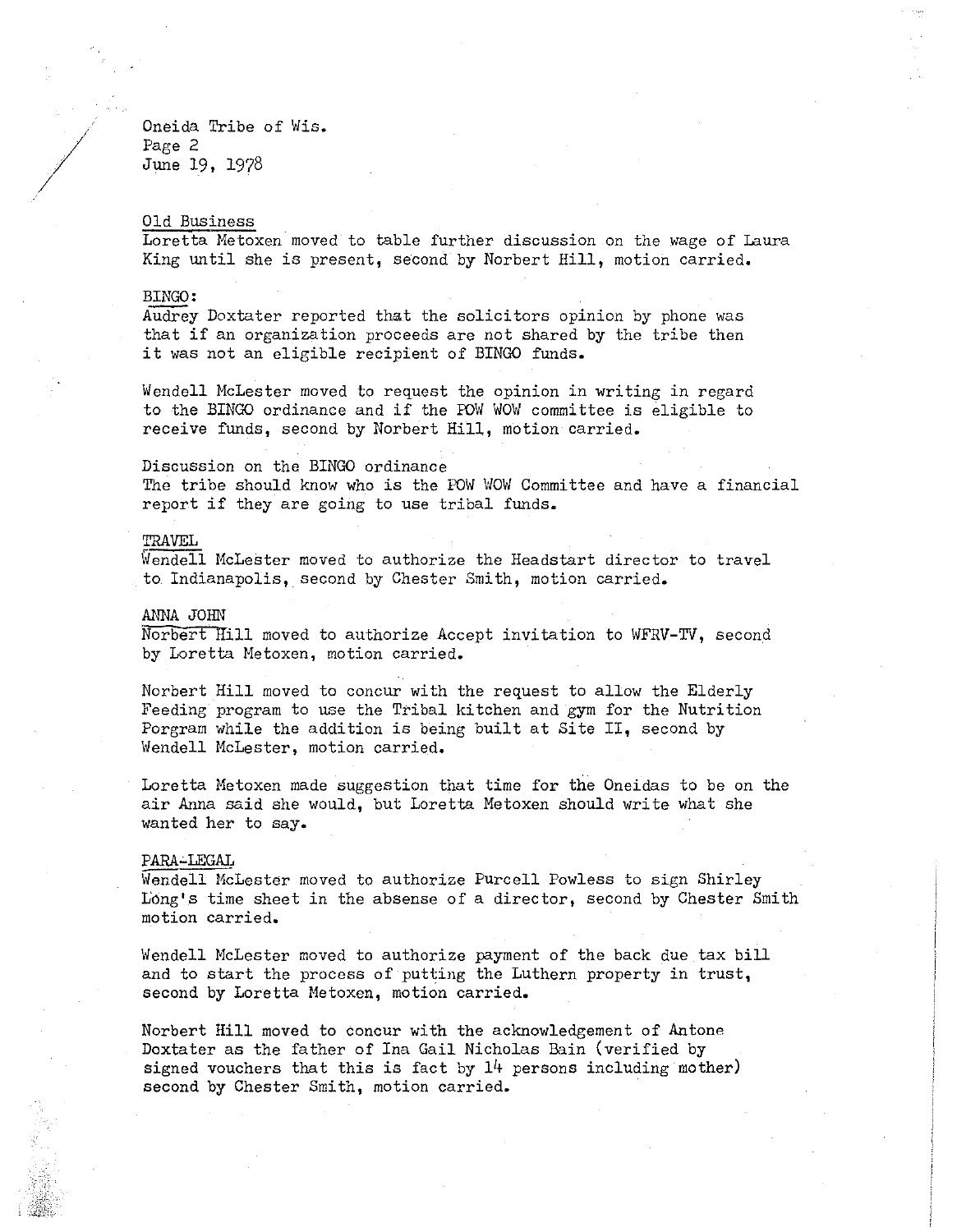Oneida Tribe of Wis. Page 3 June 19, 1978

*/*  /

> Loan of Law Library: Wendell McLester moved to table request until information regarding space, costs and responsibility for the books are available, second by Amelia Cornelius, motion carried.

# HIGHER ED REPORT

Amelia Cornelius moved to approve the Resolution  $6-8-78-4$  for the BIA undergraduate school travel, second by Amelia Cornelius, motion carried.

# LANGUAGE PROGRAH

Wendell McLester moved to approve the contract with UW-GB for the evaluation material and services in connection with the Language Program, second by Loretta Metoxen, motion carried, 1 opposed (Chester Smith)

## CETA - June 13, minutes

Amelia Cornelius moved to approve the funding for Francis Skenandore for 7 weeks of preparation for the Bar Exam from Classroom training funds, second by Norbert Hill, motion carried.

Norbert Hill moved to add \$1.20 month to Art Maillett salary for 3 months to cover the cost he incurred in relocating to Oneida, second by Amelia Cornelius, motion carried, l opposed (Chester Smith)

Amelia Cornelius moved to approve the salary increase for Shirley Long of \$.50 per hour to include mileage and the annual increase. second by Loretta Metoxen, motion carried.

Wendell McLester moved to approve the recommendation of Barbara Skenandore as the Office Manager/Bookkeeper Trainee for OTDC, second by Loretta Metoxen, motion carried.

Wendell McLester moved to recommend Jerrilyn Naffier as the Director of the Education Board, Gecond by Amelia Cornelius, motion carried ..

Amelia Cornelius moved to approve of travel request for Tony to attend the National CETA Indian Manpower Policy meeting at Phoenix, Arizonia on June 21-22, second by Norbert Hill, motion carried.

### IAND ACQUISITION: Chas Wheelock

Land offered by Lepak is 130 acres for  $$97,000$  without buildings. Discussion of the various offers and ways to seek funds for the purchase.

Loretta Metoxen moved to approve of Wendell McLester being given the authroity<sup> $\gamma$ </sup> to act on behalf of the Oneida Business Committee in regard to the contract offer for the Faulson property, second by Norbert Hill motion carried.

# PLANNING

Loretta Metoxen moved that the Comprehensive Plan utilize 30 minutes of the General Tribal Council meeting, second by Amelia Cornelius, motion carried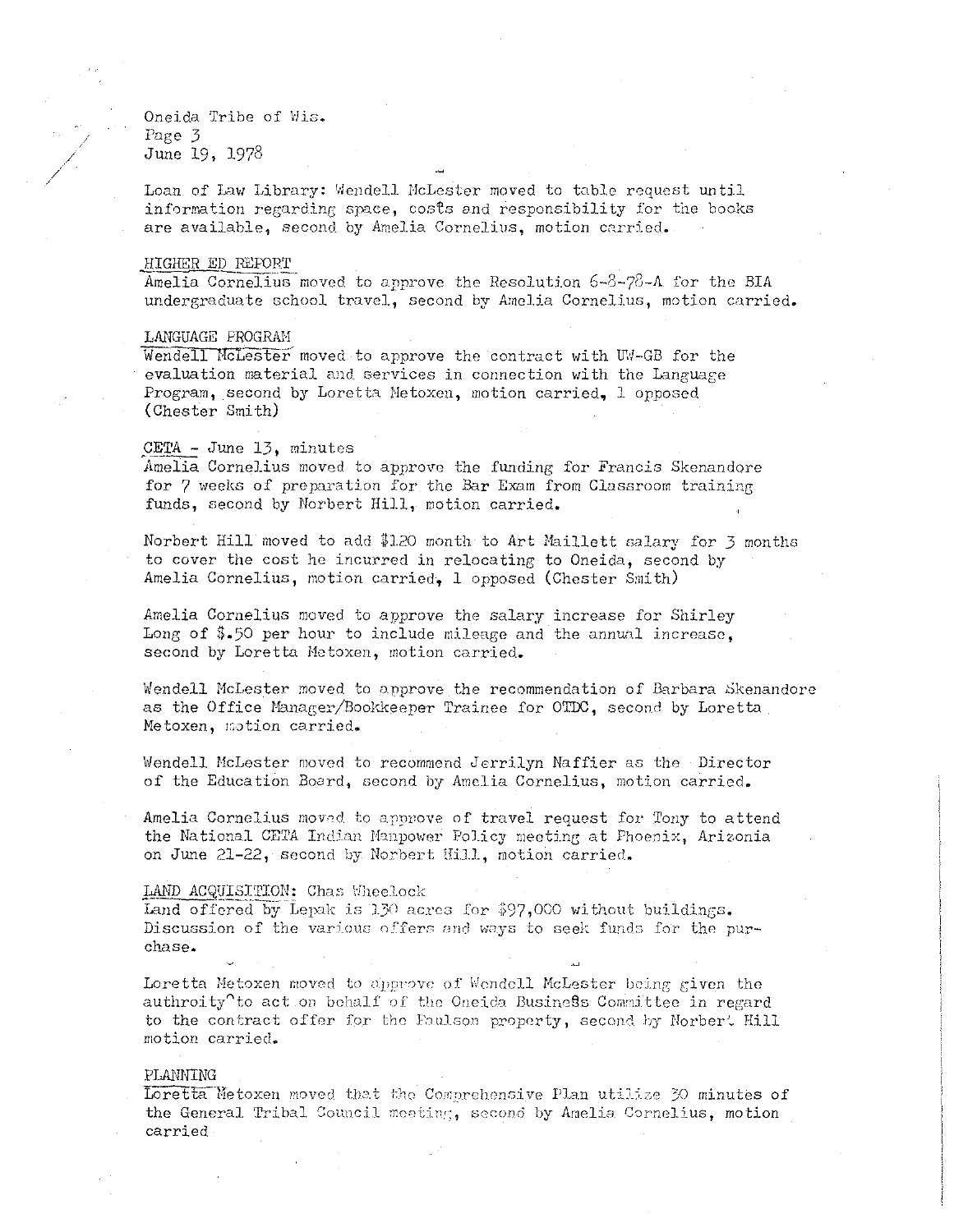Oneida Tribe of Wis. Page  $4$ Jund 19, 1978

Norbert Hill moved to approve the vacation time of July 3 and July 14-24 for Carl Rassmussen, second by Amelia Cornelius, motion carried.

Amelia Cornelius moved to approve the posting of the Community Development Director position upon the resignation of Mike Sommerholder, second by Norbert Hill, motion carried.

### ENROLLMENT

Wendell McLester move to accept enrollemnt, seconded by Amelia Cornelius, motion carried.  $(37)$ 

NAIWOOCDS-Laura Coyhis

Wendell McLester move to Support request to conduct research on Oneida Reservation, second by Chester Smith, motion carried.

#### TED WHITE - ANA

Amelia Cornelius move to repost Nutrition Energy Coordinator position, second by Chester Smith, motion carried.

# KALI WISAK

Wendell McLester move to accept report, second by Loretta Metoxen, motion carried.

# OTDC

R<sub>o</sub>quest for special meeting tabled until later date.

INDIAN ACTION TEAM-New Proposal Jerry Fisher is in attendance at a meeting in California.

Discusiion of proposal

Direct Office to look into possiblity of indenture - apprenticeship.

Amelia Cornelius move to approve the concept of the I.A.T. proposal, second by Norbert Hill,

Wendell MeLester move to amend an addition of a concertrate effort by Program Director to indenture the trainers in their respective trades, second by Loretta Metoxen, motion carried.

Loretta Metoxen move to have CETA pay \$1 per hour wage to I.A.T. Trainee effective June 19, 1978, Second by Wendell McLester, 3 for 1 opposed (AC), motion carried, 1 abstain.

 $0. J.D.P.P.$  - neeting on July 6, 1978 at Sacred Heart Center-10:00a.m. to  $3$  p.m.